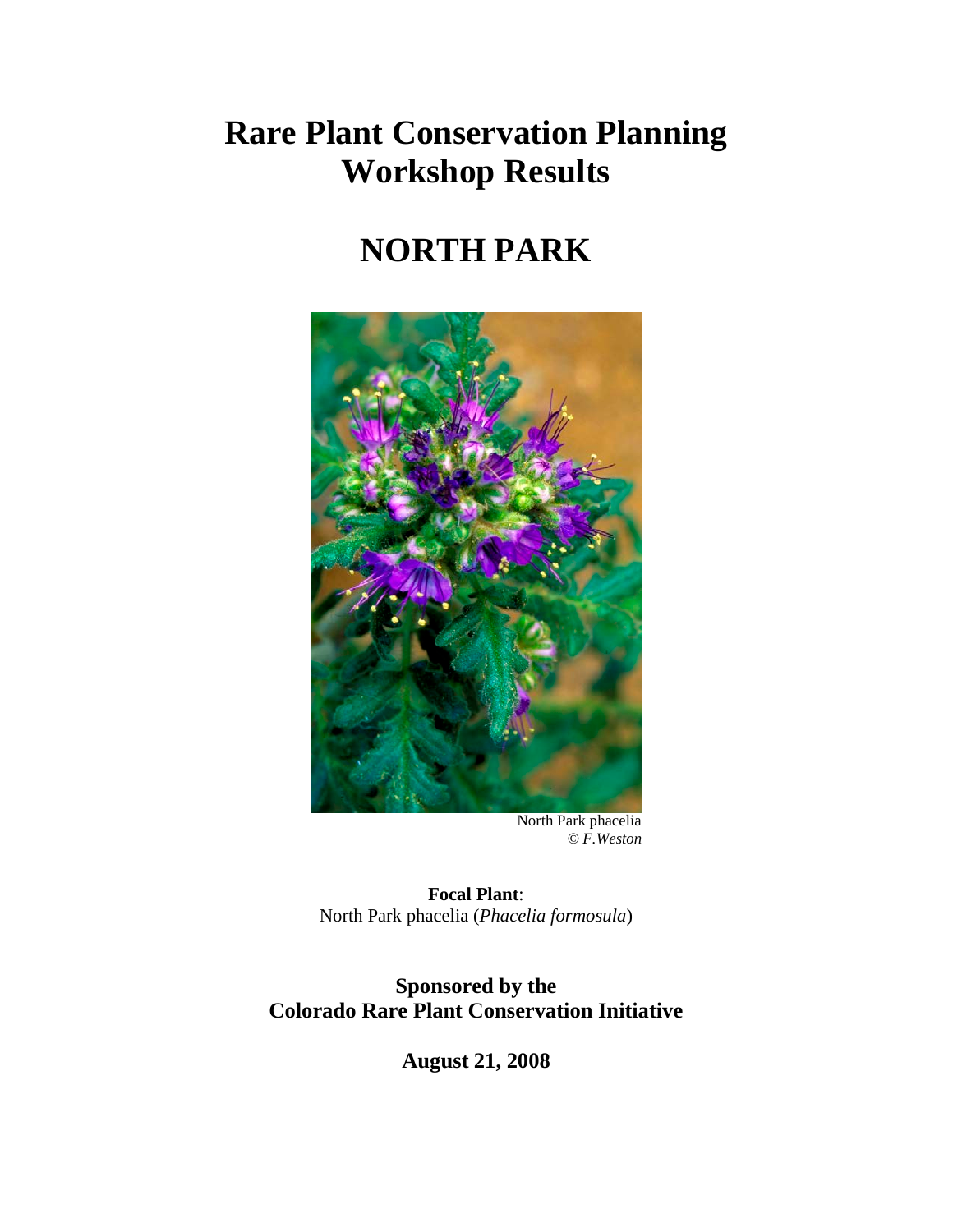### **Table of Contents**

| Attachment 1. Additional key species and plant communities in the North Park area  13 |
|---------------------------------------------------------------------------------------|

Kram, M., B. Neely and S. Panjabi. 2008. Rare Plant Conservation Planning Workshop: North Park Priority Action Area. Prepared by The Nature Conservancy and the Colorado Natural Heritage Program. Unpublished report prepared for the National Fish and Wildlife Foundation.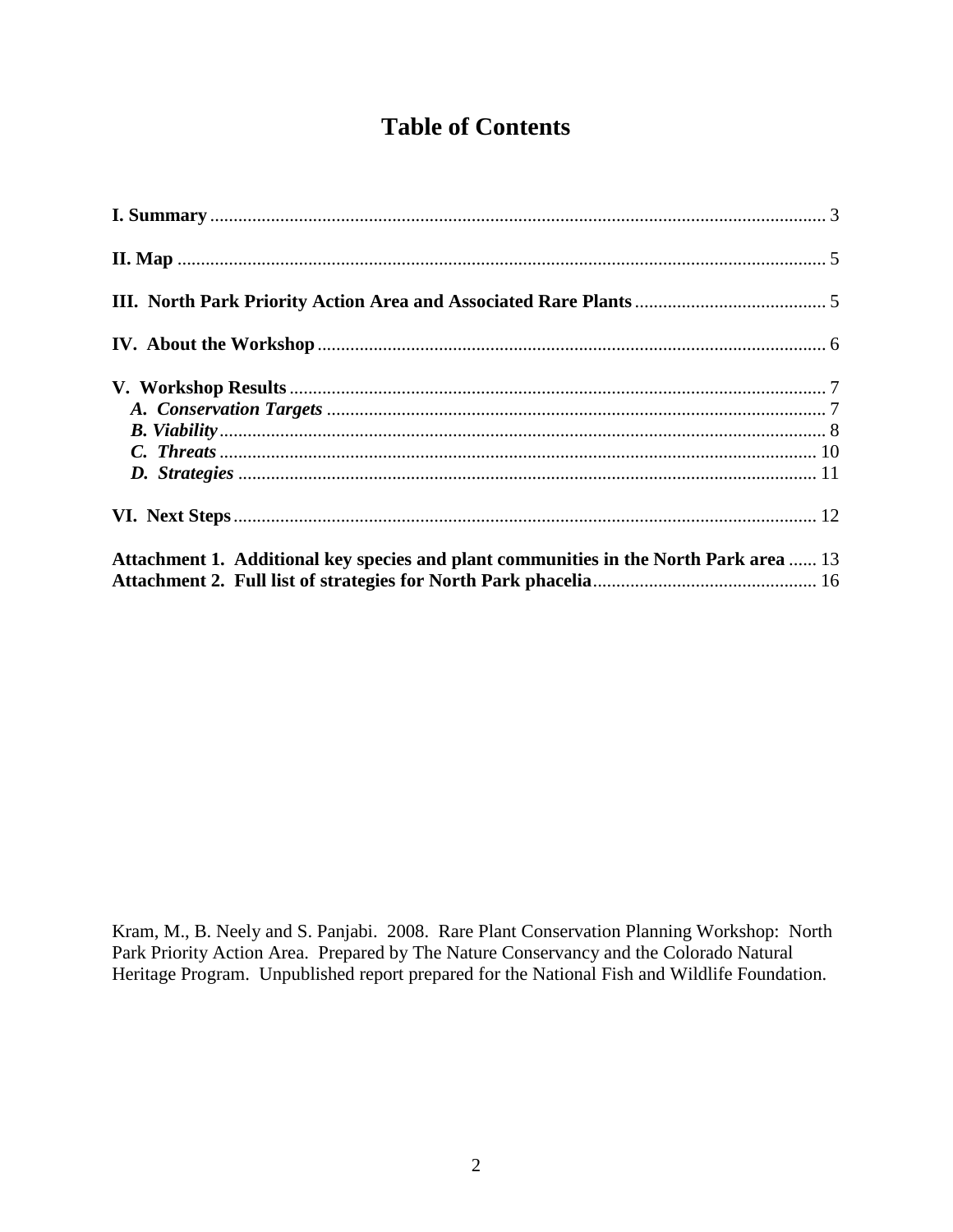### <span id="page-2-0"></span>**I. Summary**

This document identifies conservation strategies for the North Park phacelia, based on an assessment of the plants' viability and threats by participants of workshops in Summer 2008. The primary audience is intended to be the workshop participants and other stakeholders interested in helping to implement the strategies.

Located in Jackson County, Colorado, the North Park Priority Action Area contains all five of the current confirmed and viable occurrences of the North Park phacelia (G1; listed Endangered). There are three occurrences that fall outside of the Action Area: two of these are only known from imprecisely documented, historical records (H ranked minutes records), and one is an occurrence that is considered to have very poor viability (D ranked). It should also be mentioned that there are an additional three occurrences of a species that closely resembles North Park phacelia that have been documented in Larimer County, Colorado. The species identification of these records has not been confirmed; they are therefore beyond the scope of this report.

The North Park phacelia is currently thought to be endemic to the vicinity of the North Park Priority Action Area as identified by the Colorado Rare Plant Conservation Initiative (RPCI). A Priority Action Area is an area needing immediate conservation action to prevent the need for listing, extinction, or further losses of imperiled plant species. Selection was based on the level of imperilment of rare plant species, quality of the occurrences, urgency of the management and protection actions, and other opportunities such as funding and land ownership patterns. These areas are based on the Potential Conservation Areas identified by the Colorado Natural Heritage Program, at Colorado State University, with input by the RPCI and the Rare Plant Technical Committee (RPTC).

The North Park phacelia is a member of the waterleaf family (Hydrophyllaceae) with deep purple flowers and striking golden yellow, exserted stamens. This species is known from only 8 occurrences in the world, all of which lie within the Coalmont Formation in Jackson County, Colorado.

Although all but one of the known extant occurrences appear to be in good condition, the habitat for North Park phacelia is primarily threatened by motorized recreation. Secondary threats based on recent analyses include residential development, roads, noxious weed invasions, and potentially by future oil and gas development.

To abate these and other threats, participants of the Summer 2008 workshops identified and prioritized a variety of strategies; the high priority strategies are listed in the following pages. See Attachment 2 for a full list of strategies. Workshop participants anticipate meeting every 6- 12 months to assess progress toward the implementation of these strategies.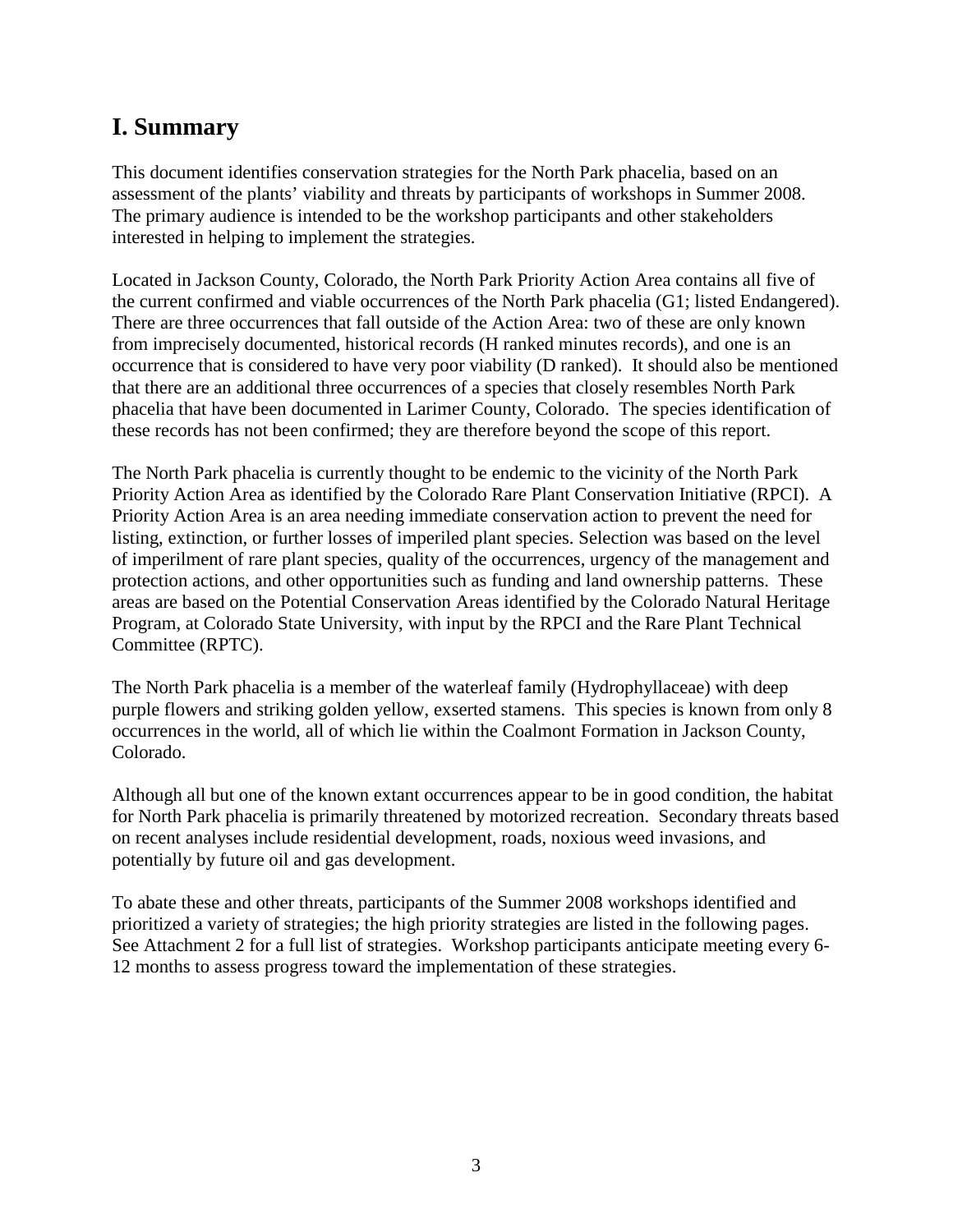|                   | Owner/     |                                                              | <b>Priority</b> | Lead           | <b>Notes</b>                                       |
|-------------------|------------|--------------------------------------------------------------|-----------------|----------------|----------------------------------------------------|
| <b>Occurrence</b> | manager    | <b>Strategy</b><br>Strategies across all landowners/managers |                 |                |                                                    |
|                   |            |                                                              |                 |                | B.Neely and S.Panjabi to                           |
|                   |            | Identify a coordinator for the                               |                 |                | serve in this role in the                          |
| All               | All        | North Park Action Area.                                      | High            | <b>B.Neely</b> | interim.                                           |
|                   |            |                                                              |                 |                | Re natural history: See                            |
|                   |            | Conduct research on impacts                                  |                 |                | report from Kathy Darrow -                         |
|                   |            | of cattle grazing; natural                                   |                 |                | 1990 study. Need to                                |
|                   |            | history; and how to best                                     |                 | RPI/Grad       | prioritize what is most                            |
| All               | All        | monitor the phacelia.<br>Synthesize research on the          | High            | student TBD.   | important.<br>FWS term position may be             |
|                   |            | phacelia to help identify                                    |                 |                | able to do this in                                 |
| All               | All        | management needs.                                            | High            | A.Timberman    | Jan/Feb/March                                      |
|                   |            | Support a graduate-level                                     |                 |                |                                                    |
|                   |            | research study to provide                                    |                 |                |                                                    |
|                   |            | recommendations for mgmt.                                    |                 |                |                                                    |
| All               | All        | of the population.                                           | High            | <b>RPCI</b>    |                                                    |
|                   |            |                                                              |                 |                | Fencing, grazing systems,                          |
|                   |            |                                                              |                 |                | fencing systems,                                   |
|                   |            |                                                              |                 |                | management plans, research                         |
|                   |            | Obtain funding for research                                  |                 |                | how to help expand the                             |
| All               | All        | and on-the-ground projects.                                  | High            | <b>RPCI</b>    | plant.                                             |
|                   |            | Investigate plans for oil and                                |                 |                | This strategy was added                            |
|                   |            | gas development and work<br>with energy companies to         |                 |                | post-workshop. Need GIS<br>analysis of oil and gas |
|                   |            | avoid all occurrences of the                                 |                 |                | development with phacelia                          |
| All               | All        | phacelia.                                                    | High            | <b>RPCI</b>    | occurrences and habitat.                           |
|                   |            | <b>Strategies for particular landowners/managers</b>         |                 |                |                                                    |
|                   |            |                                                              |                 |                | No surface occupancy for                           |
|                   |            | Expand current Area of                                       |                 |                | O&G or closed to leasing;                          |
|                   |            | <b>Critical Environmental</b>                                |                 |                | OHV on designated routes                           |
|                   |            | Concern (ACEC) through the                                   |                 |                | only; ROWs allowed                                 |
|                   |            | <b>Resource Management</b>                                   |                 | <b>BLM</b>     | (includes pipelines?), other                       |
| All               | <b>BLM</b> | Planning (RMP) process                                       | High            | (M.McGuire)    | land use allocations?                              |
|                   |            | Through the RMP process,                                     |                 |                |                                                    |
|                   |            | add ACEC in Larimer                                          |                 |                |                                                    |
|                   |            | County and limit all OHV                                     |                 | <b>BLM</b>     |                                                    |
| All               | <b>BLM</b> | travel to designated routes<br>field office-wide.            | High            | (M.McGuire)    |                                                    |
|                   |            |                                                              |                 |                | Consider outreaching to                            |
|                   | BLM,       | Work together to ensure                                      |                 | <b>BLM</b>     | CNAP - Brian Kurzel - and                          |
| All               | <b>FWS</b> | consistent monitoring                                        | High            | (M.McGuire)    | Denver Botanic Garden too.                         |
|                   |            | Pursue conservation                                          |                 |                |                                                    |
|                   |            | easements to limit residential                               |                 |                |                                                    |
|                   |            | development and other                                        |                 | <b>TNC</b>     | Work with Colorado                                 |
| All               | Private    | potential impacts.                                           | High            | (M.Garvey)     | Cattleman's too.                                   |
|                   |            | Educate private landowners                                   |                 |                | NRCS - Deb Heeney in                               |
|                   |            | about the plant and how they                                 |                 |                | Walden. Deb Alpe is                                |
| All               | Private    | can help protect it.                                         | High            | A.Timberman    | another good contact.                              |
|                   |            | Assist landowners with on-                                   |                 |                | B.Neely and S.Panjabi to                           |
| All               | Private    | the-ground protections.                                      | Med.            | A.Timberman    | help too.                                          |

### **High priority strategies for conserving North Park rare plants**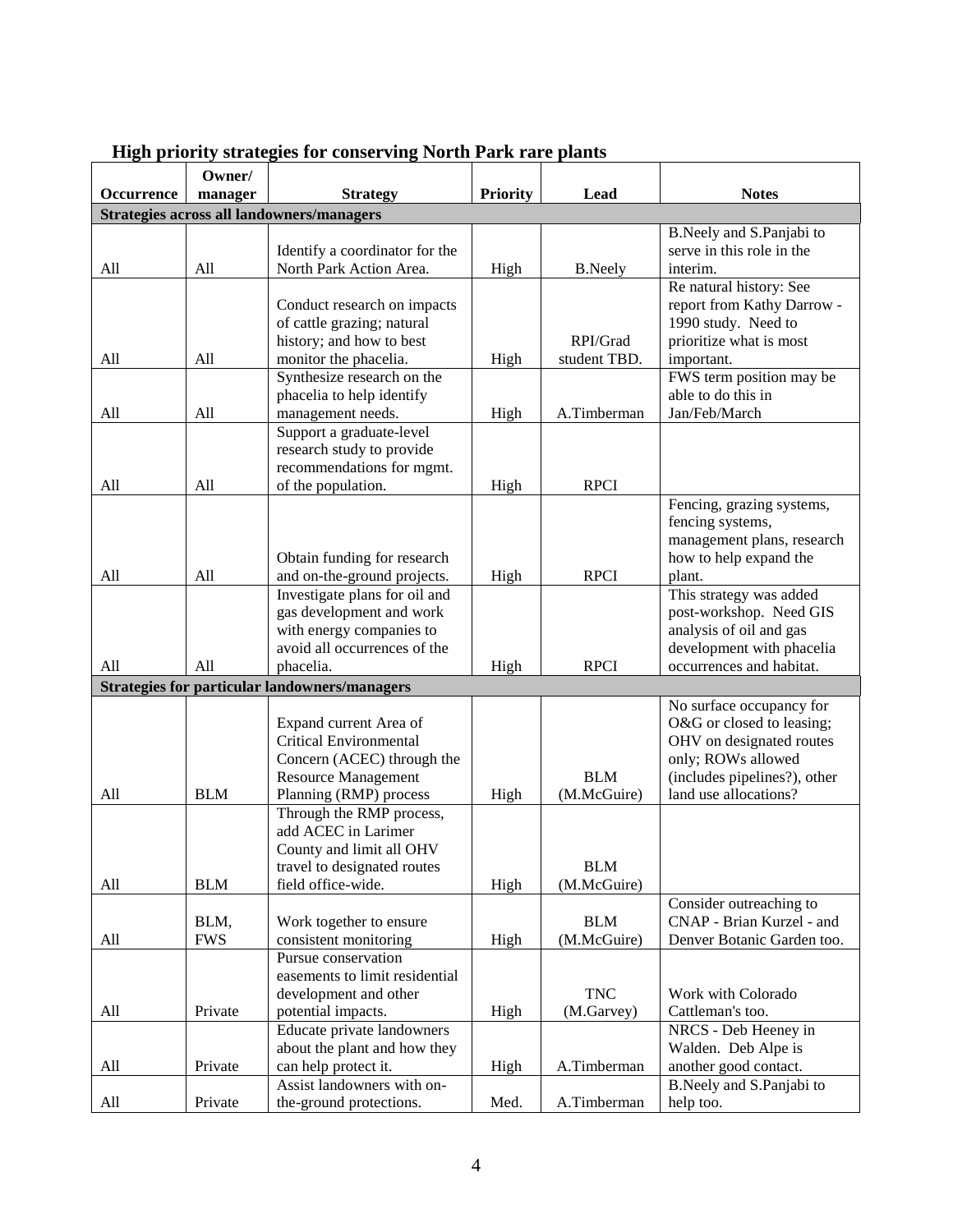## <span id="page-4-0"></span>**II. Map**



#### <span id="page-4-1"></span>**III. North Park Priority Action Area and Associated Rare Plants**

This document focuses on the endemic rare plant, North Park phacelia (*Phacelia formosula*) within the North Park Priority Action Area as identified by the Colorado Rare Plant Conservation Initiative (RPCI). To date, RPCI has identified seven such areas across Colorado. A Priority Action Area is an area needing immediate conservation action to prevent the need for listing, extinction, or further losses of imperiled plant species. The RPCI selected these areas based on the level of imperilment of rare plant species, quality of the occurrences, urgency of the management and protection actions, and other opportunities such as funding and land ownership patterns. These areas are based on the Potential Conservation Areas (PCAs) identified by the Colorado Natural Heritage Program, at Colorado State University, with input by the RPCI and the Rare Plant Technical Committee (RPTC).

Located in Jackson County, Colorado, the North Park Priority Action Area contains all five of the confirmed, current, and viable occurrences of the globally imperiled North Park phacelia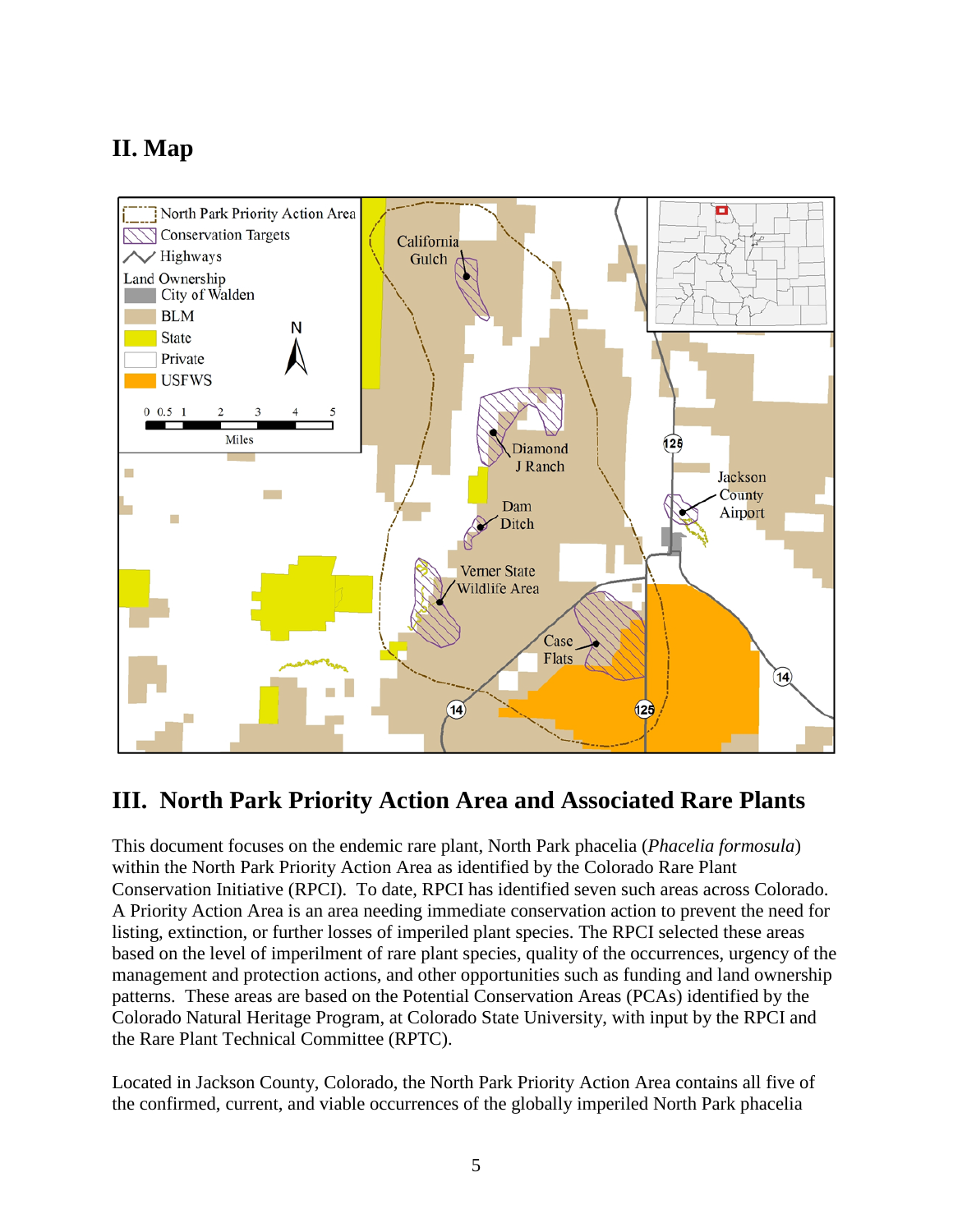$(G1<sup>1</sup>$  $(G1<sup>1</sup>$  $(G1<sup>1</sup>$ , listed Endangered; CNHP rare plant field guide link

[http://www.cnhp.colostate.edu/rareplants/PDHYD0C1H0.html\)](http://www.cnhp.colostate.edu/rareplants/PDHYD0C1H0.html). Three occurrences of North Park phacelia fall outside of the Action Area boundary. These were not included because of their poor estimated viability, imprecise documentation, and/or historical nature of the best available data. An additional three *potential* occurrences lie outside of the Priority Action Area in Larimer County, and may be confirmed at a later date. The North Park Priority Action Area occurs within the vicinity of the Upper Colorado River Corridor Priority Landscape identified by the Colorado Conservation Partnership [\(www.keepitcolorado.org\)](http://www.keepitcolorado.org/).

As mentioned above, the Priority Action Areas are based in part on the locations of PCAs as identified by CNHP. The North Park Action Area contains a PCA called the North Park Natural Area. Ranked by CNHP as B1 (outstanding biodiversity significance), the North Park Natural Area includes nearly all of the best known occurrences of the North Park phacelia (Table 3).

The North Park phacelia is a member of the waterleaf family (Hydrophyllaceae) with deep purple flowers and striking golden yellow, exserted stamens. This species is known from only 8 occurrences in the world, all of which lie within the Coalmont Formation in Jackson County, Colorado.

Although all but one of the known extant occurrences appear to be in good condition, the habitat for North Park phacelia is primarily threatened by motorized recreation. Secondary threats based on recent analyses include residential development, roads, noxious weed invasions, and potentially by future oil and gas development.

The focus of the workshop was on the globally imperiled plants. Attachment 1 describes other significant species and plant communities in this area. A full suite of biodiversity values should be considered during more expansive conservation planning efforts for this area.

#### <span id="page-5-0"></span>**IV. About the Workshop**

**Purpose:** To identify strategies for conserving the North Park phacelia, based on an assessment of the viability and threats to its occurrences.

**Origin:** The Rare Plant Conservation Initiative (RCPI) is a diverse partnership of public and private organizations dedicated to conserving Colorado's natural heritage by improving the protection and stewardship of the state's most important plants. RPCI is developing a strategy for the conservation of Colorado's most imperiled plant species. As part of this effort, the group is working with partners to identify statewide and site-specific strategies in areas with (a) the most imperiled species, and (b) a reasonable likelihood of conservation success. For site-specific strategies, RCPI partners identified five priority action areas around the state: Arkansas Valley Barrens, Middle Park, North Park, Pagosa Springs, and the Piceance Basin. For each of these

<span id="page-5-1"></span><sup>&</sup>lt;sup>1</sup> The "G rank" is an abbreviation for "Global Rank" as identified by the Colorado Natural Heritage Program.  $G1 =$ critically imperiled.  $G2$  = imperiled. For more detail on global ranks please visit the Colorado Natural Heritage Program's website at http://www.cnhp.colostate.edu/heritage.html.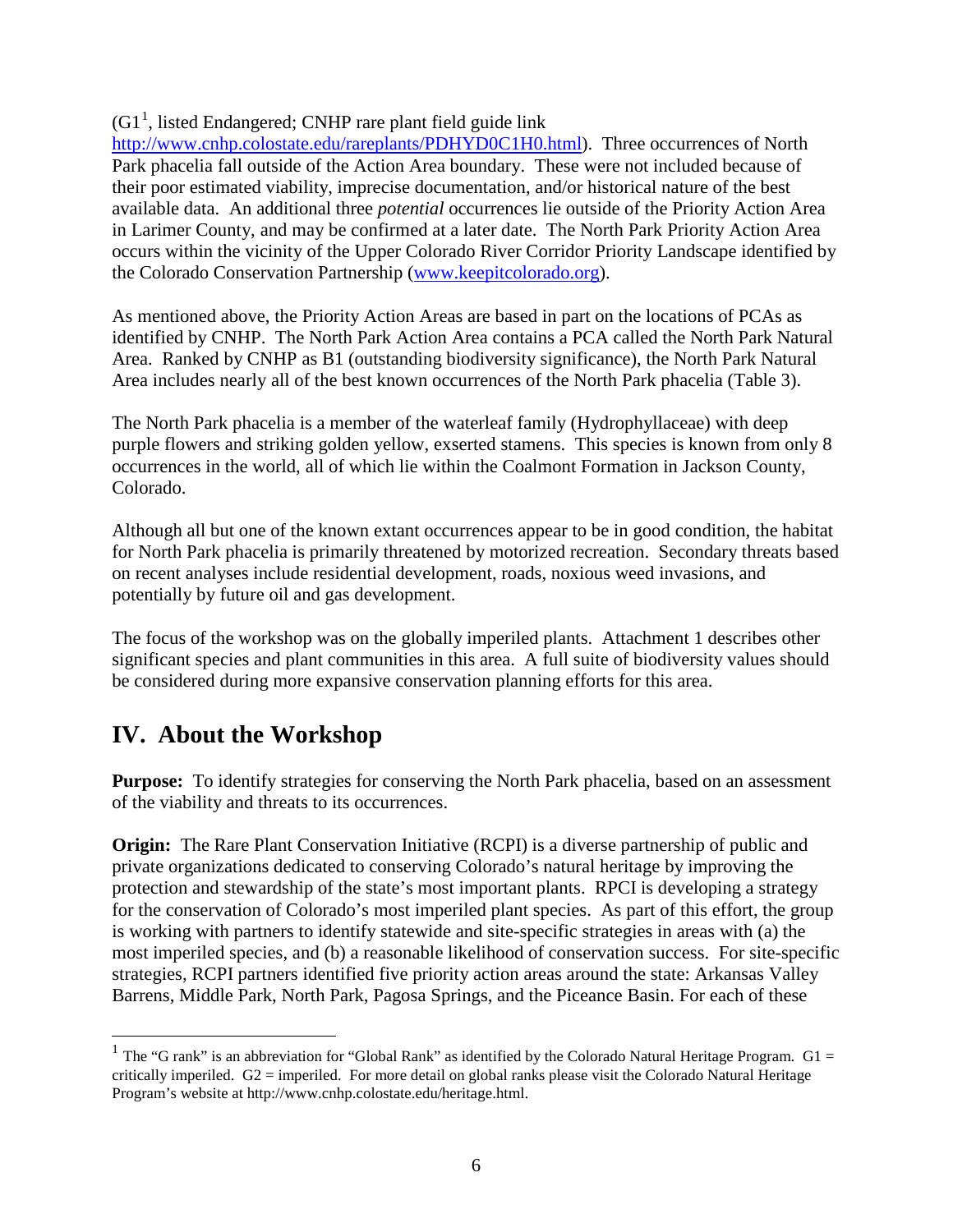areas, RCPI led a workshop during the summer of 2008 with local partners to identify priority conservation strategies.

**Workshop dates:** We completed two workshops for the North Park area. During the first, held in May 2008, CNHP and TNC worked together to identify the viability of and threats to the phacelia. Then in August, CNHP and TNC worked with partners to identify conservation strategies and actions.

#### **Participants:**

*Workshop #1*. Viability and threats assessment in May 2008 (internal CNHP/TNC effort)

| <b>Name</b>                | <b>Affiliation</b>                |
|----------------------------|-----------------------------------|
| <b>Attended</b>            |                                   |
| Susan Spackman Panjabi     | Colorado Natural Heritage Program |
| Megan Kram                 | The Nature Conservancy            |
| <b>Betsy Neely</b>         | The Nature Conservancy            |
| Terri Schulz (facilitator) | The Nature Conservancy            |
|                            |                                   |

*Workshop #2.* Strategy identification in August 2008 (partner effort)

| <b>Name</b>                 | <b>Affiliation</b>                |
|-----------------------------|-----------------------------------|
| <b>Attended</b>             |                                   |
| Megan McGuire               | Bureau of Land Management         |
| Teri Parvin                 | Bureau of Land Management         |
| Susan Spackman Panjabi (co- | Colorado Natural Heritage Program |
| facilitator)                |                                   |
| Megan Kram (co-facilitator) | The Nature Conservancy            |
| <b>Betsy Neely</b>          | The Nature Conservancy            |
| Ellen Mayo                  | U.S. Fish & Wildlife Service      |
| Ann Timberman               | U.S. Fish & Wildlife Service      |
| <b>Unable to attend</b>     |                                   |
| Brian Kurzel                | Colorado Natural Areas Program    |
| <b>Other contacts</b>       |                                   |
| Owl Mountain Partnership    |                                   |
| Mike Higuera                | The Nature Conservancy            |

## <span id="page-6-0"></span>**V. Workshop Results**

#### <span id="page-6-1"></span>*A. Conservation Targets*

Using the The Nature Conservancy's (TNC) site conservation planning workshop methodology, "conservation targets" are a limited suite of species, communities, and/or ecological systems, or specific locations of these elements of biodiversity (e.g., occurrences, sub-occurrences, or other areas) that are the basis for setting goals, identifying conservation strategies, and measuring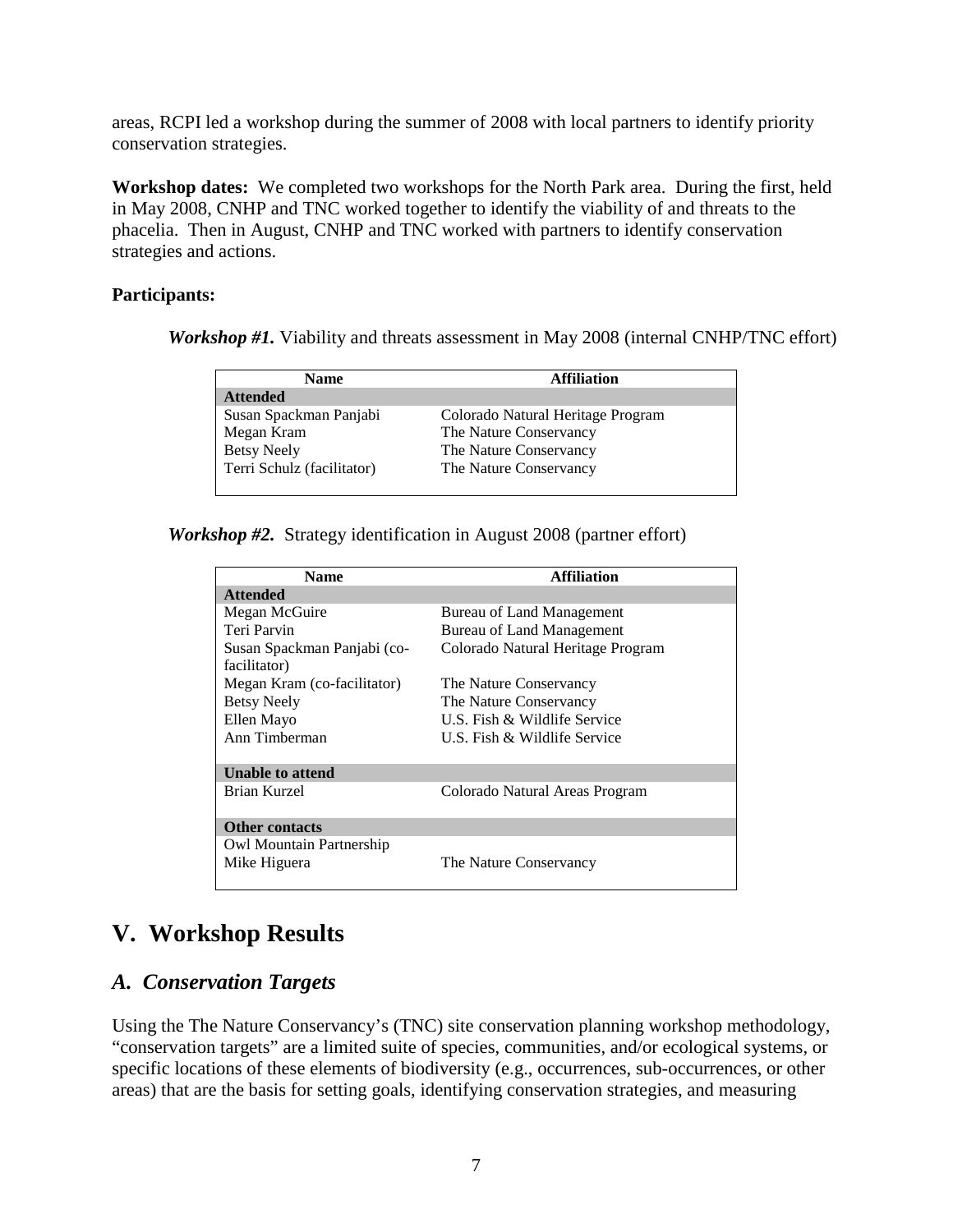conservation effectiveness. At the North Park Priority Action Area our targets are based on specific areas and associated land ownerships.

For Workshop #1 (identifying viability and threats), we identified six occurrences as conservation targets, as shown in Table 2. The six occurrences are the only occurrences thought to be extant; five are included in the Priority Action Area, and one (EO#1) is not included because of its poor estimated viability. Two other occurrences, for a total of eight known, are only known from historical, imprecise documentation. Then at Workshop #2 (strategies), we organized strategies by primary landowner, e.g., BLM, FWS, Jackson County, and private landowners.

**Table 2.** Total of thirteen targets based on landownership and presence of North Park phacelia. For example, there are two targets identified at the Verner State Wildlife area – BLM and Private.

| <b>Target occurrence</b>           | <b>Associated land ownership</b>           | <b>CNHP Potential Conservation</b>      |
|------------------------------------|--------------------------------------------|-----------------------------------------|
|                                    |                                            | Area in which the targets lie.          |
| Jackson County Airport (Element    | Country(?)<br>٠                            | Not included in a PCA<br>$\blacksquare$ |
| Occurrence or EO $#1^*$ )          | Private (Silver Spur)<br>п                 | because of the poor estimated           |
|                                    |                                            | viability of this occurrence.           |
| Verner State Wildlife area (EO #4) | <b>BLM</b><br>٠                            | North Park Natural Area                 |
|                                    | Private (Tointon)<br>п                     |                                         |
| Dam Ditch $(EO \#6)$               | $BLM - existing Area of$<br>$\blacksquare$ | North Park Natural Area<br>п            |
|                                    | Critical Environmental                     |                                         |
|                                    | Concern (ACEC)                             |                                         |
|                                    | Private (Swift)<br>٠                       |                                         |
| Diamond J Ranch (EO #7)            | <b>BLM</b><br>п                            | North Park Natural Area                 |
|                                    | Private (Silver Spur)<br>٠                 |                                         |
| California Gulch (EO #9)           | <b>BLM</b><br>п                            | North Park Natural Area<br>٠            |
| Case Flats/Potter Creek (EO #14)   | <b>BLM</b><br>٠                            | <b>Case Reservoir Bluffs</b><br>٠       |
|                                    | FWS – existing National<br>п               |                                         |
|                                    | Wildlife Refuge                            |                                         |
| Larimer County (EO #17, 18, 19)**  | <b>BLM</b><br>٠                            | Laramie River Valley Shale              |
|                                    | Private<br>٠                               | <b>Outcrops</b>                         |

 $*\overline{EO}$  = Element Occurrence defined by CNHP.

\*\* We added the Larimer County occurrence to the list of targets at the second workshop but there are taxonomic questions about this population that are being addressed.

CNHP assigns each occurrence a unique number, an element occurrence number. These numbers are not necessarily in consecutive order because as new locations of plants are found, some occurrences are lumped together, and locations previously documented as two or more occurrences may become one (e.g., if plants are found between two occurrences, they may all together be considered one occurrence because of the proximity and connectedness of the individual plants).

#### <span id="page-7-0"></span>*B. Viability*

"Viability" per TNC terminology is the "health" or "functionality" of the conservation targets. During the Workshop we attempted to answer two key questions through the viability assessment: *How do we define 'health' (viability) for each of our targets?* and *What is the*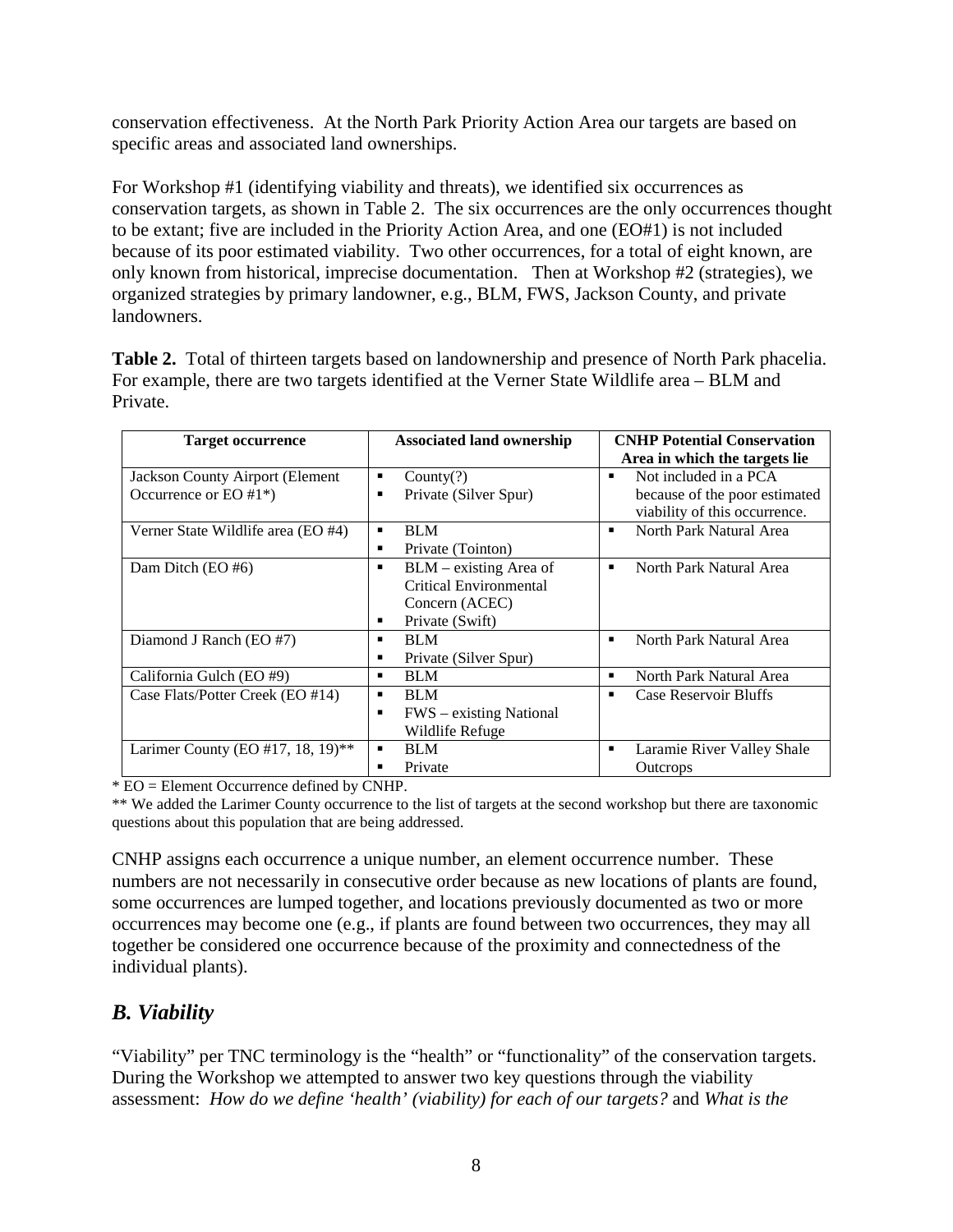*current status of each of our targets?* Table 3 shows the viability for each occurrence as identified during Workshop #1.

**Table 3.** Viability for known occurrences of North Park phacelia. Overall viability is based on an assessment landscape context (i.e., setting), condition, and size. In the conservation target column, the name of the Element Occurrence is listed first, followed by the EO number (an ID number for CNHP) and, where applicable, the corresponding PCA in parentheses. The Jackson County Airport target was not included in the Priority Action Area, nor was it included in a CNHP Potential Conservation Area, because of its' poor estimated viability.

|                                     | <b>Conservation Targets*</b>                              | Landscape<br><b>Context</b> | <b>Condition</b> |                  |  | <b>Size</b>         |  | <b>Overall</b>      |
|-------------------------------------|-----------------------------------------------------------|-----------------------------|------------------|------------------|--|---------------------|--|---------------------|
| 1                                   | Jackson County Airport (#1) **                            | Poor                        |                  | Poor             |  | Poor                |  | Poor                |
| $\overline{2}$                      | Verner SWA (#4; North Park Natural<br>Area)               | Good                        |                  | Fair             |  | Good                |  | Good                |
| 3                                   | Dam Ditch (#6; North Park Natural<br>Area)                | Good                        |                  | Good             |  | Good                |  | Good                |
| $\overline{4}$                      | Diamond J Ranch (#7; North Park)<br>Natural Area)         | <b>Very Good</b>            |                  | Good             |  | <b>Very</b><br>Good |  | <b>Very</b><br>Good |
| 5                                   | California Gulch (#9; North Park)<br>Natural Area)        | Good                        |                  | <b>Very Good</b> |  | Good                |  | Good                |
| 6                                   | Case Flats - Potter Creek (#14; Case<br>Reservoir Bluffs) | Good                        |                  | Good             |  | Fair                |  | Good                |
| <b>Phacelia Overall Health Rank</b> |                                                           |                             |                  |                  |  |                     |  | Good                |

\*The Larimer County Element Occurrence is not included as a target in this table because there are taxonomic questions that are being addressed.

\*\* Betsy and Susan visited this site after the August workshop and observed 3 plants in a small area of potential habitat. CNHP records indicate that this occurrence had not been observed since 1981.

The overall viability rankings of very good, good, fair, and poor for each occurrence were based on a systematic assessment of the components of viability, or indicators and associated indicator ratings as shown in the table below. These components of viability are "rolled up" into the overall viability rank.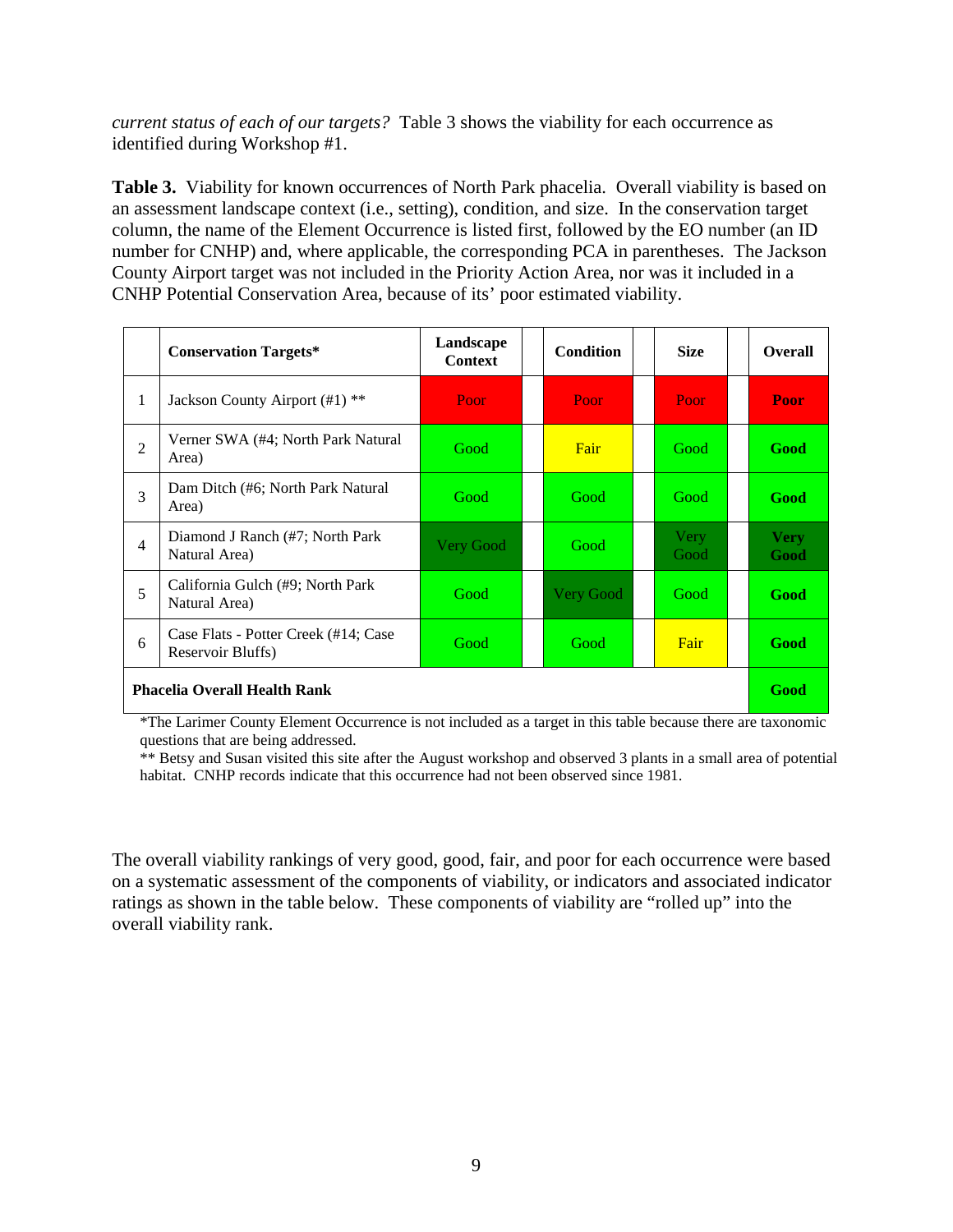|                                                     |                                                | Indicator rating criteria                                                                                       |                                                                                                                               |                                                                                                                         |                                                                                                               |  |  |
|-----------------------------------------------------|------------------------------------------------|-----------------------------------------------------------------------------------------------------------------|-------------------------------------------------------------------------------------------------------------------------------|-------------------------------------------------------------------------------------------------------------------------|---------------------------------------------------------------------------------------------------------------|--|--|
| Key Attribute                                       | Indicator                                      | $\mathbf{D}$ - Poor                                                                                             | $C$ - Fair                                                                                                                    | $\mathbf{B}$ - Good                                                                                                     | $A - Very$<br>Good                                                                                            |  |  |
| Intactness of<br>occurrence and<br>surrounding area | Percent<br>fragmentation                       | Highly<br>fragmented                                                                                            | Moderately<br>fragmented                                                                                                      | Limited<br>fragmentation                                                                                                | Unfragmented                                                                                                  |  |  |
| Population<br>structure &<br>recruitment            | Evidence of<br>reproduction                    | Little or no<br>evidence of<br>successful<br>repro. (few<br>seedlings<br>and/or no<br>flowering or<br>fruiting) | Less<br>productive,<br>but still<br>viable with<br>evidence of<br>flowering<br>and/or<br>fruiting and<br>mixed age<br>classes | Good likelihood<br>of long-term<br>viability as<br>evidenced by<br>flowering,<br>fruiting, and<br>mixed age<br>classes. | Excellent<br>viability as<br>evidenced by<br>high %<br>flowering and<br>fruiting, and<br>mixed age<br>classes |  |  |
| Species<br>composition /<br>dominance               | Percent ground<br>cover of invasive<br>species | $>50\%$ cover                                                                                                   | 11-50%<br>cover                                                                                                               | $1-10\%$ cover                                                                                                          | $<1\%$ cover                                                                                                  |  |  |
| Population size<br>& dynamics                       | Number of<br>individuals                       | less than 50                                                                                                    | 50-199                                                                                                                        | $200 - 1000$                                                                                                            | more than 1000                                                                                                |  |  |

**Table 4.** Basis for viability ratings for North Park phacelia.

#### <span id="page-9-0"></span>*C. Threats*

With the viability analysis complete, participants then identified the primary threats to each target site. They identified and ranked threats based on their expertise, local knowledge, and sense of the key issues facing each target (Table 5). Identifying and ranking threats is an important input, along with understanding viability, to ultimately identifying efficient and effective strategies.

As the table indicates, threats are considered to be high across all target sites. Jackson County Airport and the Verner State Wildlife Area are the most threatened target areas. Off highway vehicle (OHV) use is the highest-ranked threat across all target areas.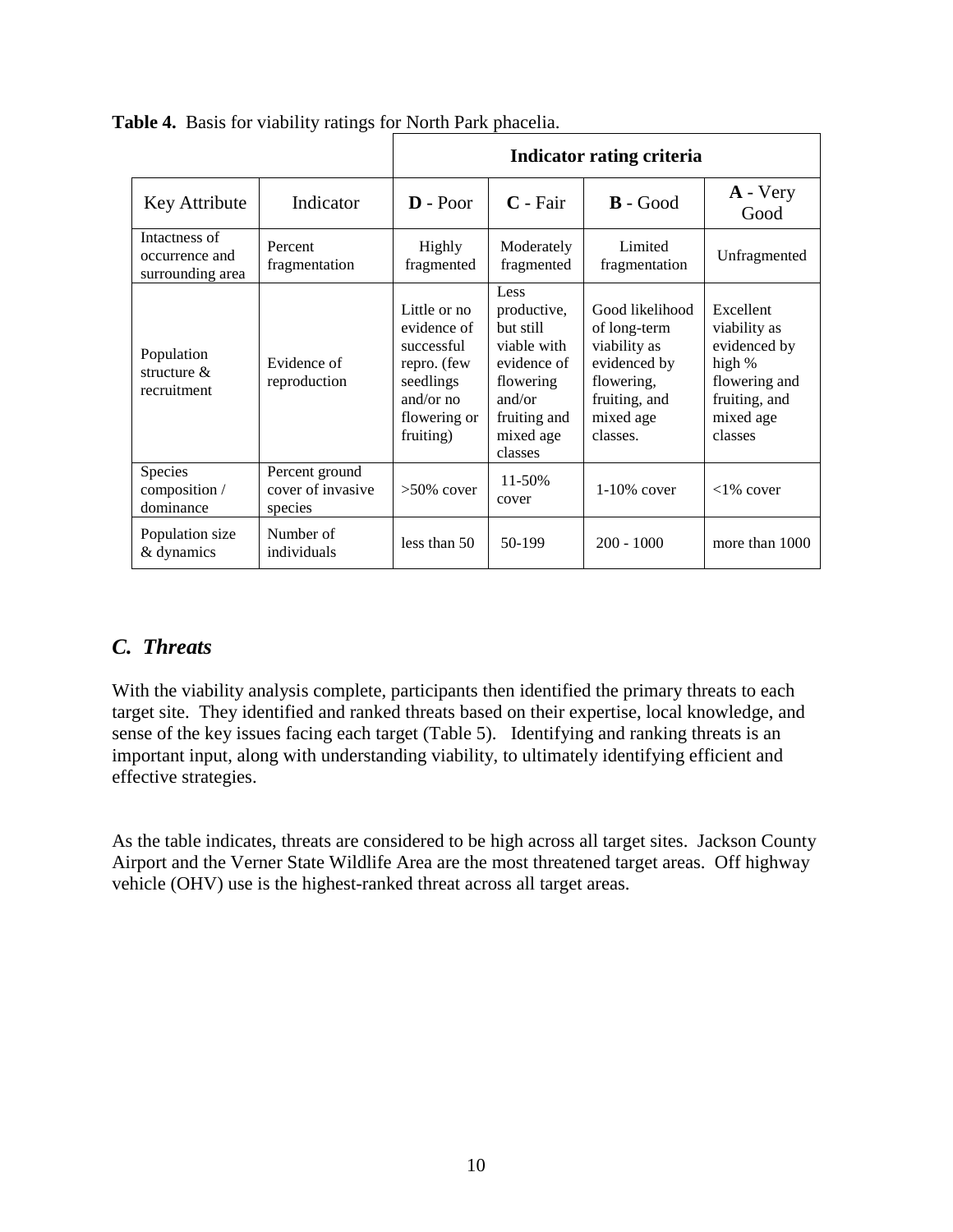|  |  |  | <b>Table 5.</b> Threats to each occurrence |
|--|--|--|--------------------------------------------|
|--|--|--|--------------------------------------------|

|   | <b>Threats Across</b><br><b>Targets</b><br>Project-specific threats | $FO#1 -$<br>Jackson<br>County<br>Airport<br>$\mathbf{1}$ | $EO#4 -$<br>Verner<br>SWA3<br>(North<br>Park<br><b>Natural</b><br>Area)<br>$\overline{2}$ | $EO#6 -$<br><b>Dam</b><br><b>Ditch</b><br>(North<br>Park<br><b>Natural</b><br>Area)<br>3 | $EO# 7 -$<br>Diamond<br>J Ranch<br>(North<br>Park<br><b>Natural</b><br>Area)<br>$\overline{4}$ | $EO#9 -$<br>California<br>Gulch<br>(North<br>Park<br><b>Natural</b><br>Area)<br>5 | EO# 14 -<br>Case<br>Flats -<br>Potter<br><b>Creek</b><br>(Case<br><b>Reservoir</b><br>Bluffs)<br>6 | Overall<br><b>Threat</b><br>Rank |
|---|---------------------------------------------------------------------|----------------------------------------------------------|-------------------------------------------------------------------------------------------|------------------------------------------------------------------------------------------|------------------------------------------------------------------------------------------------|-----------------------------------------------------------------------------------|----------------------------------------------------------------------------------------------------|----------------------------------|
| 1 | OHV use                                                             | <b>Very High</b>                                         | <b>Medium</b>                                                                             | <b>Medium</b>                                                                            |                                                                                                | $\overline{a}$                                                                    | Low                                                                                                | <b>High</b>                      |
| 2 | Road maintenance                                                    |                                                          | <b>High</b>                                                                               |                                                                                          |                                                                                                | Low                                                                               | <b>Medium</b>                                                                                      | <b>Medium</b>                    |
| 3 | Industrial development -<br>airport                                 | <b>High</b>                                              |                                                                                           |                                                                                          |                                                                                                |                                                                                   |                                                                                                    | <b>Medium</b>                    |
| 4 | Powerlines                                                          |                                                          | <b>High</b>                                                                               |                                                                                          |                                                                                                |                                                                                   |                                                                                                    | <b>Medium</b>                    |
| 5 | Incompatible livestock<br>grazing                                   | <b>Medium</b>                                            | <b>Medium</b>                                                                             | Low                                                                                      | <b>Medium</b>                                                                                  | Low                                                                               | Low                                                                                                | <b>Medium</b>                    |
| 6 | Oil and gas development*                                            | <b>Medium</b>                                            | <b>Medium</b>                                                                             | Low                                                                                      | Low                                                                                            | Low                                                                               | Low                                                                                                | <b>Medium</b>                    |
| 7 | Residential development                                             | <b>Medium</b>                                            |                                                                                           | <b>Medium</b>                                                                            | Low                                                                                            | $\overline{a}$                                                                    |                                                                                                    | <b>Medium</b>                    |
| 8 | New roads                                                           |                                                          |                                                                                           |                                                                                          | Low                                                                                            |                                                                                   |                                                                                                    | Low                              |
|   | <b>Threat Status for</b><br><b>Targets and Project</b>              | <b>High</b>                                              | <b>High</b>                                                                               | <b>Medium</b>                                                                            | Low                                                                                            | Low                                                                               | Low                                                                                                | <b>High</b>                      |

\* The oil and gas threat rankings are conservative in the rankings may be high relative to the actual potential threat. Although oil and gas development in North Park as a whole continues to gain increased attention, BLM-managed lands covered by Areas of Critical Environmental Concern (ACEC) are not threatened by oil and gas development because they are covered by "no surface occupancy" stipulations. But, the participants in this threat analysis were not sure which occurrences specifically are currently covered by BLM ACECs.

#### <span id="page-10-0"></span>*D. Strategies*

Based on an understanding of viability and threats, participants identified strategies (a) across all targets for North Park phacelia and (b) for specific targets. Regarding the latter, participants identified at least one strategy for all occurrences and generally focused on strategies needed to mitigate key threats. After brainstorming strategies, participants prioritized them as high, medium, or low based on their anticipated effectiveness. See the Summary for high priority strategies and Attachment 2 for all strategies. Specific to private land protection efforts, the RPCI is also evaluating opportunities to work with willing private landowners and local land trusts to conserve these species and their habitats using voluntary tools such as conservation easements. Owl Mountain Partnership may be especially key to strategy implementation.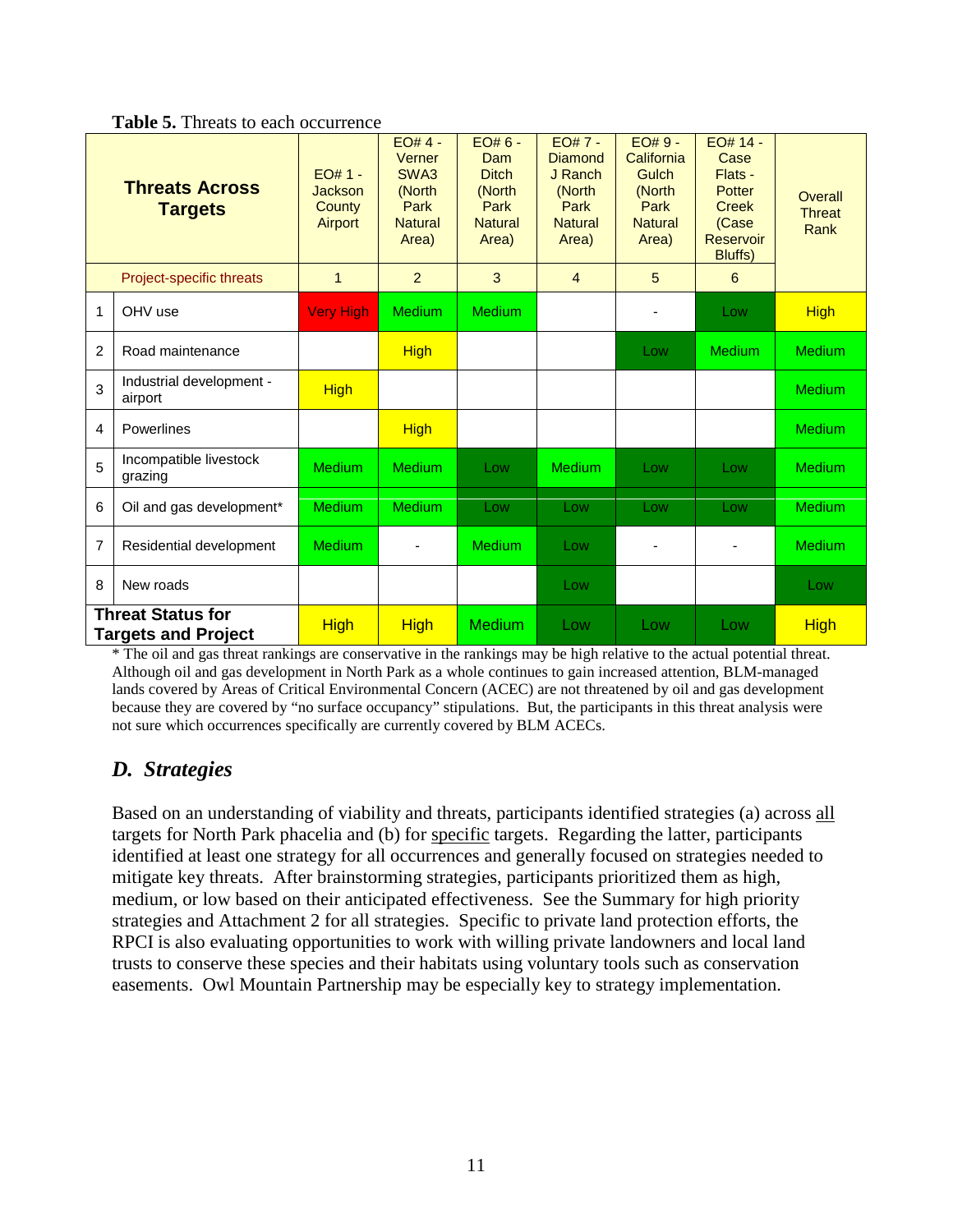### <span id="page-11-0"></span>**VI. Next Steps**

**Ongoing -** The leads for all High and Medium priority strategies (Attachment 2) are responsible for their implementation.

**2008/2009 –** Ellen Mayo (USFWS) is working to confirm the species identification of Larimer County population with the assistance of Dr. Dwayne Atwood in Utah.

**Late 2008 –** RPCI to identify ongoing coordinator for the North Park Action Area.

**Early 2009** – Coordinator (or RPCI as backup) will organize a conference call to check in with team members about progress.

**Summer 2009** – Coordinator (or RPCI as backup) will reconvene team to assess progress on implementing strategies, update the plan, and review status of plan.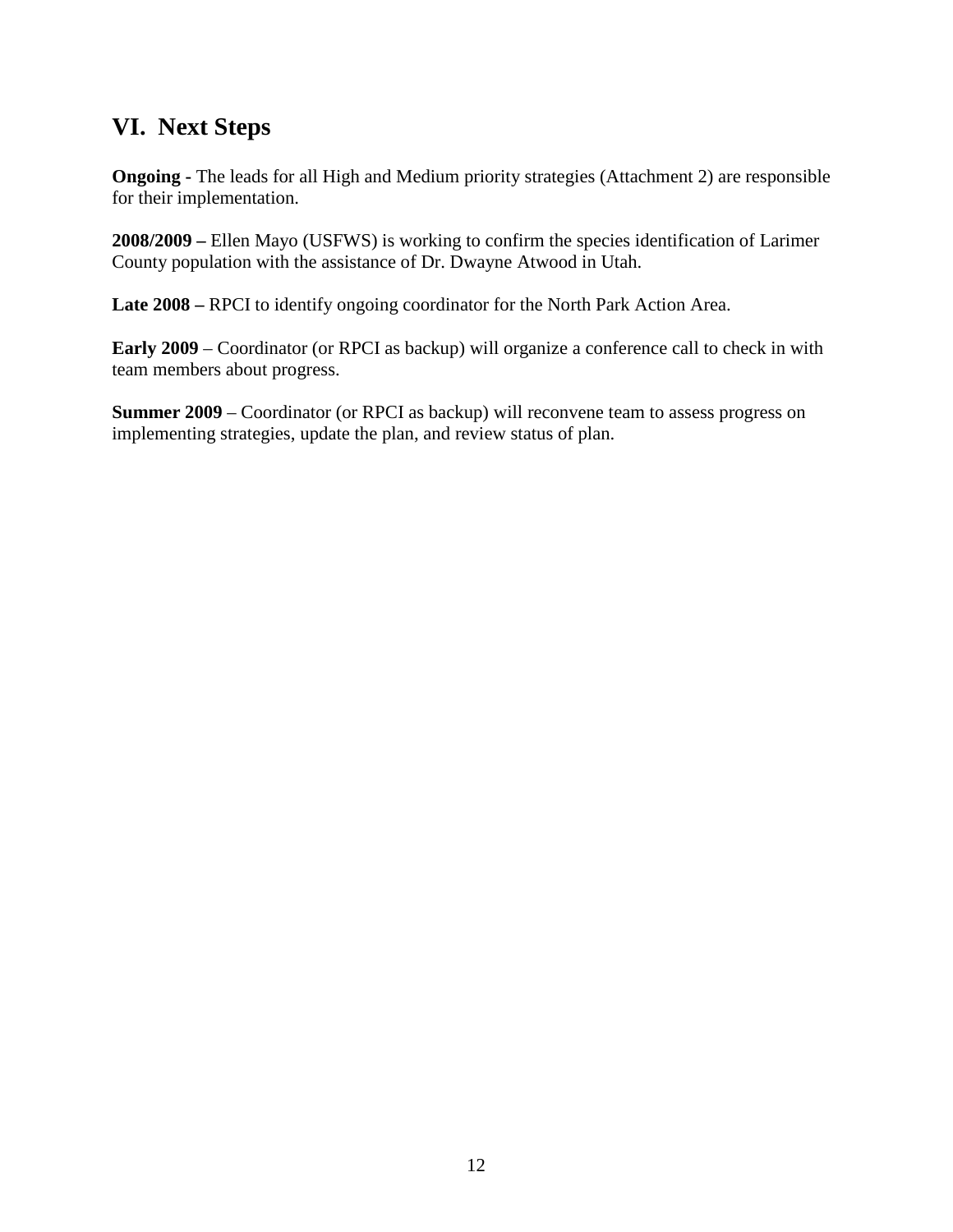### <span id="page-12-0"></span>**Attachment 1. Additional key species and plant communities in the North Park area**

Although the focus of the workshop was on the globally imperiled plants, other key species and plant communities are known from the North Park area as shown in the table below (Colorado Natural Heritage Program 2008, http://www.cnhp.colostate.edu/). Specifically, the table identifies rare species and rare and/or high quality examples of plant communities in the North Park area. These and other biodiversity values should be considered with more detailed planning efforts for this area.

| <b>Scientific name</b>                                                                                       | <b>Common name</b><br><b>Boreal Toad (Southern</b><br>Rocky Mountain | <b>G</b> rank  | S rank           | <b>Major group</b>     |
|--------------------------------------------------------------------------------------------------------------|----------------------------------------------------------------------|----------------|------------------|------------------------|
| <b>Bufo boreas</b>                                                                                           | Population)                                                          | G4T1Q          | S <sub>1</sub>   | Amphibians             |
| Rana sylvatica                                                                                               | Wood Frog                                                            | G <sub>5</sub> | S <sub>3</sub>   | Amphibians             |
| Haliaeetus leucocephalus                                                                                     | <b>Bald Eagle</b>                                                    | G <sub>5</sub> | <b>S1B, S3N</b>  | <b>Birds</b>           |
| Numenius americanus                                                                                          | Long-billed Curlew<br>American White                                 | G <sub>5</sub> | S <sub>2</sub> B | <b>Birds</b>           |
| Pelecanus erythrorhynchos                                                                                    | Pelican                                                              | G <sub>3</sub> | S <sub>1</sub> B | <b>Birds</b>           |
| Plegadis chihi                                                                                               | White-faced Ibis                                                     | G <sub>5</sub> | S <sub>2</sub> B | <b>Birds</b>           |
| Sterna forsteri                                                                                              | <b>Forster's Tern</b>                                                | G <sub>5</sub> | S2B, S4N         | <b>Birds</b>           |
|                                                                                                              | <b>Greenback Cutthroat</b>                                           |                |                  |                        |
| Oncorhynchus clarkii stomias                                                                                 | Trout                                                                | G4T2T3         | S <sub>2</sub>   | Fish                   |
| Hyles gallii                                                                                                 | <b>Galium Sphinx Moth</b>                                            | G <sub>5</sub> | S3?              | Insects                |
| Alnus incana / Mesic Forbs<br>Shrubland                                                                      | <b>Thinleaf Alder/Mesic</b><br>Forb Riparian<br>Shrubland            | G <sub>3</sub> | S <sub>3</sub>   | Natural<br>Communities |
| Artemisia nova / Hesperostipa<br>comata Shrubland                                                            | Western Slope<br>Sagebrush Shrublands                                | G3?            | S2?              | Natural<br>Communities |
| Artemisia tridentata ssp.<br>vaseyana / Festuca idahoensis<br>Shrub Herbaceous Vegetation                    | Western Slope<br>Sagebrush Shrublands                                | G <sub>5</sub> | S3S4             | Natural<br>Communities |
| Artemisia tridentata ssp.<br>vaseyana / Pascopyrum smithii<br>Shrubland                                      | Sagebrush Bottomland<br>Shrublands                                   | G3?            | S1S2             | Natural<br>Communities |
| Artemisia tridentata ssp.<br>vaseyana / Pseudoroegneria<br>spicata Shrubland<br>Artemisia tridentata ssp.    | Western Slope<br>Sagebrush Shrublands                                | G <sub>5</sub> | S <sub>2</sub>   | Natural<br>Communities |
| wyomingensis /<br>Pseudoroegneria spicata Shrub<br><b>Herbaceous Vegetation</b><br>Eleocharis quinqueflora - | Xeric Sagebrush<br>Shrublands                                        | G <sub>4</sub> | S3?              | Natural<br>Communities |
| Triglochin ssp. Herbaceous<br>vegetation                                                                     | <b>Alkaline Spring</b><br>Wetland                                    | GU             | S <sub>2</sub>   | Natural<br>Communities |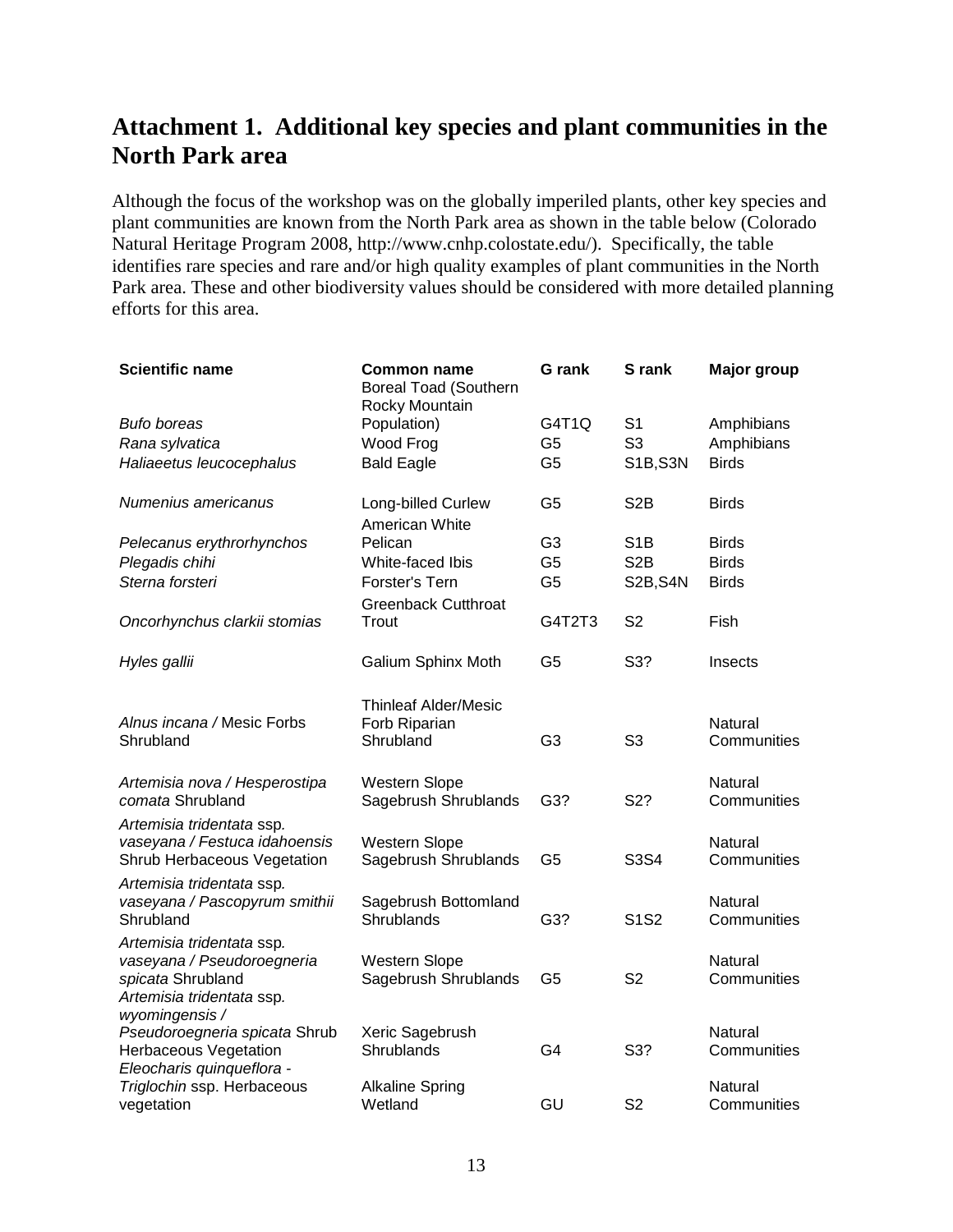| Pinus contorta / Vaccinium<br>scoparium Forest                                                             | Seral Lodgepole Pine<br><b>Forests</b>        | G5                      | S <sub>4</sub>                   | Natural<br>Communities                           |
|------------------------------------------------------------------------------------------------------------|-----------------------------------------------|-------------------------|----------------------------------|--------------------------------------------------|
| Populus tremuloides / Alnus<br><i>incana</i> Forest<br>Pseudoroegneria spicata - Poa                       | Montane Riparian<br>Forests                   | G <sub>3</sub>          | S <sub>3</sub>                   | Natural<br>Communities                           |
| secunda Herbaceous<br>Vegetation                                                                           | <b>Montane Grasslands</b>                     | G4?                     | S <sub>1</sub>                   | Natural<br>Communities                           |
| Salix drummondiana / Carex<br>aquatilis Shrubland<br>Salix geyeriana - Salix monticola                     | Drummond<br><b>Willow/Aquatic Sedge</b>       | G2G3                    | S <sub>2</sub>                   | Natural<br>Communities                           |
| / Calamagrostis canadensis<br>Shrubland                                                                    | <b>Montane Willow Carrs</b>                   | G <sub>3</sub>          | S <sub>3</sub>                   | Natural<br>Communities                           |
| Salix geyeriana - Salix monticola                                                                          | Geyer's Willow-Rocky<br>Mountain Willow/Mesic |                         |                                  | Natural                                          |
| /Mesic Forbs Shrubland                                                                                     | Forb                                          | G <sub>3</sub>          | S <sub>3</sub>                   | Communities                                      |
| Salix monticola / Calamagrostis<br>canadensis Shrubland                                                    | <b>Montane Willow Carr</b>                    | G <sub>3</sub>          | S <sub>3</sub>                   | Natural<br>Communities                           |
| Salix monticola / Mesic Forbs<br>Shrubland<br>Schoenoplectus acutus - Typha<br>latifolia - (Schoenoplectus | Montane Riparian<br><b>Willow Carr</b>        | G4                      | S <sub>3</sub>                   | Natural<br>Communities                           |
| tabernaemontani) Sandhills<br><b>Herbaceous Vegetation</b>                                                 | <b>Great Plains Marsh</b>                     | G4                      | <b>S2S3</b>                      | Natural<br>Communities                           |
| Schoenoplectus maritimus<br><b>Herbaceous Vegetation</b><br>Allium schoenoprasum var.                      | <b>Emergent Wetland</b><br>(Marsh)            | G4                      | S <sub>2</sub>                   | Natural<br>Communities                           |
| sibiricum<br>Corispermum navicula                                                                          | wild chives<br>a bugseed                      | G5T <sub>5</sub><br>G1? | S <sub>1</sub><br>S <sub>1</sub> | <b>Vascular Plants</b><br><b>Vascular Plants</b> |
|                                                                                                            |                                               |                         |                                  |                                                  |
| Eriogonum exilifolium<br>Ipomopsis aggregata ssp.                                                          | dropleaf buckwheat                            | G <sub>3</sub>          | S <sub>2</sub>                   | <b>Vascular Plants</b>                           |
| weberi                                                                                                     | rabbit ears gilia                             | G5T2                    | S <sub>2</sub>                   | <b>Vascular Plants</b>                           |
| Lewisia rediviva                                                                                           | bitterroot                                    | G <sub>5</sub>          | S <sub>2</sub>                   | <b>Vascular Plants</b>                           |
| Oonopsis wardii                                                                                            | Ward's golden-weed<br>Rocky Mountain          | G <sub>3</sub>          | S <sub>1</sub>                   | Vascular Plants                                  |
| Packera debilis                                                                                            | ragwort                                       | G4                      | S <sub>1</sub>                   | Vascular Plants                                  |
| Penstemon laricifolius ssp.<br>exilifolius                                                                 | larch-leaf beardtongue                        | G4T3Q                   | S <sub>2</sub>                   | <b>Vascular Plants</b>                           |
| Penstemon radicosus                                                                                        | matroot penstemon                             | G <sub>5</sub>          | S <sub>1</sub>                   | <b>Vascular Plants</b>                           |
| Sisyrinchium pallidum                                                                                      | pale blue-eyed grass                          | G2G3                    | S <sub>2</sub>                   | <b>Vascular Plants</b>                           |

For more information about these and other biodiversity values, see reports including but not limited to the following:

o Colorado Wildlife Action Plan <http://wildlife.state.co.us/WildlifeSpecies/ColoradoWildlifeActionPlan/>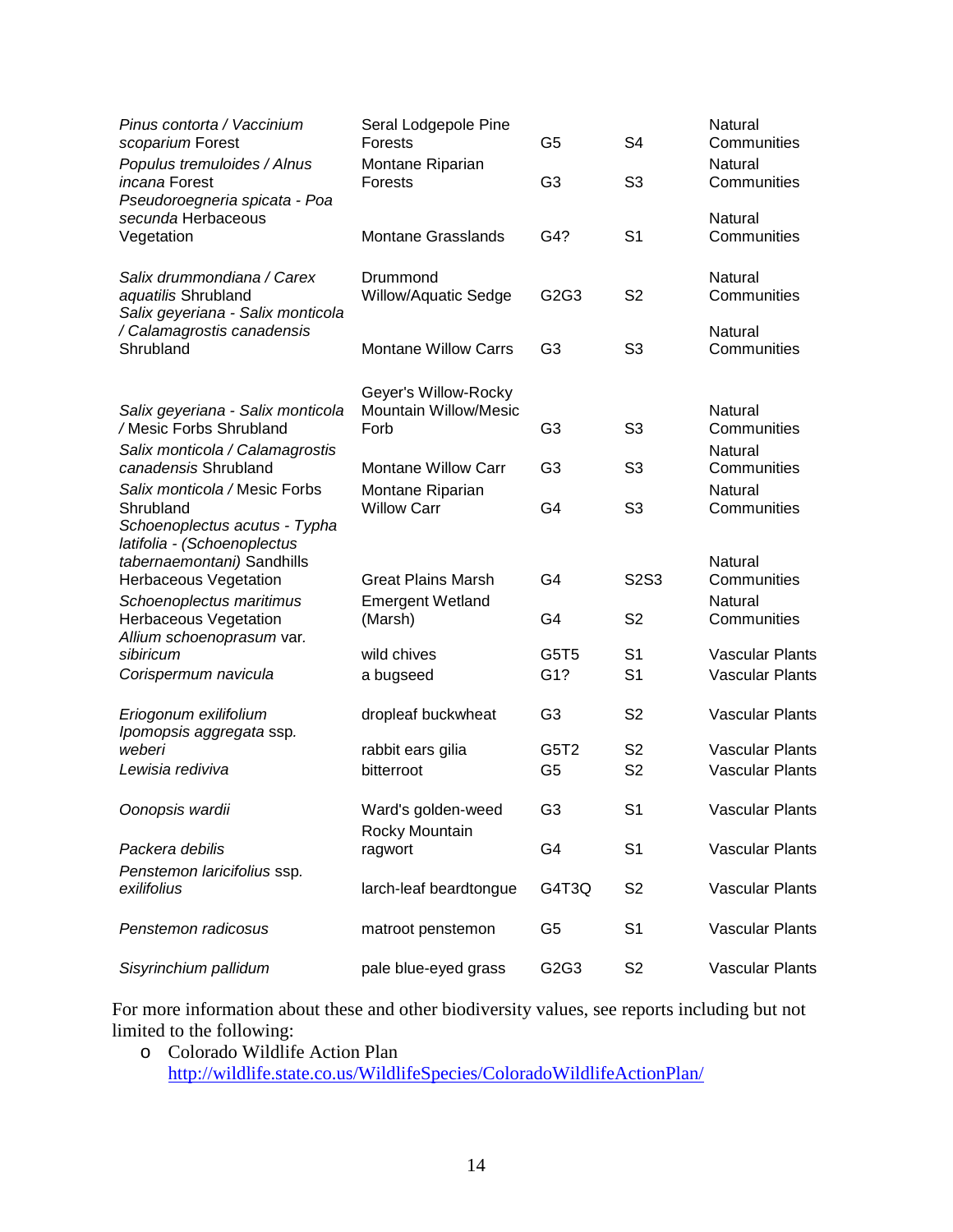- o The Nature Conservancy Ecoregional Assessments. [http://conserveonline.org/workspaces/cbdgateway/era/reports/index\\_html](http://conserveonline.org/workspaces/cbdgateway/era/reports/index_html) The Southern Rocky Mountains Ecoregional Assessment pertains to the North Park Priority Action Area.
- o Southern Rockies Ecosystem Project:<http://www.restoretherockies.org/reports.html>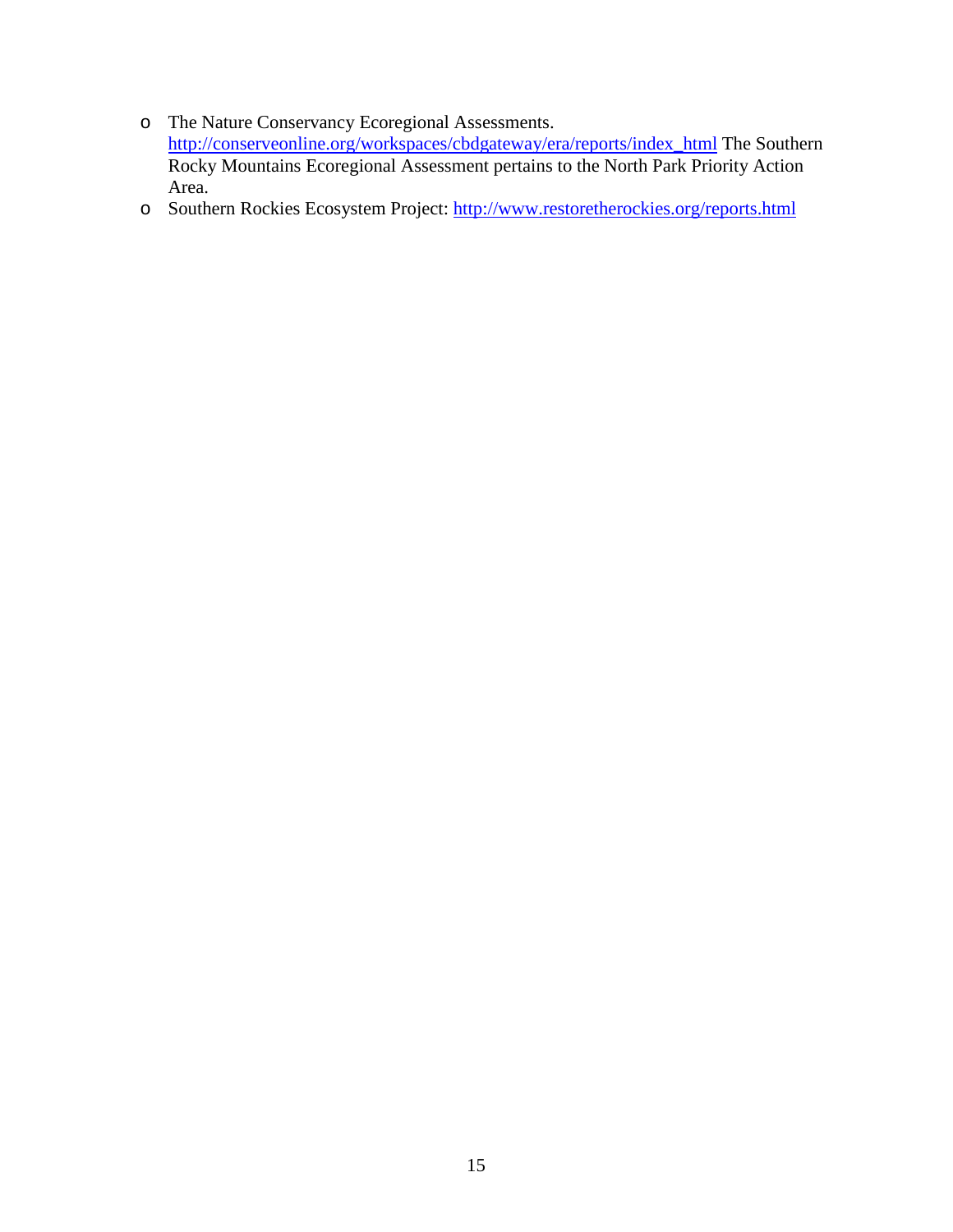## <span id="page-15-0"></span>**Attachment 2. Full list of strategies for North Park phacelia**

| Occurrence | Owner/<br>manager<br><b>Strategy</b> |                                                                                                                                      | <b>Priority</b> | Lead                       | <b>Notes</b>                                                                                                                                                     |
|------------|--------------------------------------|--------------------------------------------------------------------------------------------------------------------------------------|-----------------|----------------------------|------------------------------------------------------------------------------------------------------------------------------------------------------------------|
|            |                                      | Strategies across all landowners/managers                                                                                            |                 |                            |                                                                                                                                                                  |
| All        | All                                  | Identify a coordinator for the<br>North Park Action Area.                                                                            |                 |                            | B.Neely and S.Spackman to<br>serve in this role in the<br>interim.                                                                                               |
|            |                                      | Conduct research on impacts<br>of cattle grazing; natural<br>history; and how to best                                                | High            | <b>B.Neely</b><br>RPI/Grad | Re natural history: See<br>report from Kathy Darrow -<br>1990 study. Need to<br>prioritize what is most                                                          |
| All        | All                                  | monitor the phacelia                                                                                                                 | High            | student TBD.               | important.                                                                                                                                                       |
| All        | All                                  | Synthesize research on the<br>phacelia to help identify<br>management needs.                                                         | High            | A.Timberman                | FWS term position may be<br>able to do this in<br>Jan/Feb/March                                                                                                  |
| All        | All                                  | Support a graduate-level<br>research study to provide<br>recommendations for<br>management of the<br>population.                     | High            | <b>RPCI</b>                |                                                                                                                                                                  |
| All        | All                                  | Obtain funding for research<br>and on-the-ground projects.                                                                           | High            | <b>RPCI</b>                | Fencing, grazing systems,<br>fencing systems,<br>management plans, research<br>how to help expand the<br>plant.                                                  |
| All        | A11                                  | Investigate plans for oil and<br>gas development and work<br>with energy companies to<br>avoid all occurrences of the<br>phacelia.   | High            | <b>RPCI</b>                | This strategy was added<br>post-workshop. Need GIS<br>analysis of oil and gas<br>development with Phacelia<br>occurrences and habitat.                           |
| All        | All                                  | Conduct inventory to find<br>more plants                                                                                             | Med.            | CNHP, BLM<br>(M.McGuire)   | CNHP completed an<br>inventory on BLM lands in<br>N.Park in 1995.                                                                                                |
| All        | All                                  | Develop BMPs and<br>conservation measures for<br>use by land managers and<br>owners.                                                 | Med.            | <b>RPCI</b>                | Natural history research will<br>drive the BMPs. CNHP to<br>be involved.                                                                                         |
| All        | All                                  | Develop potential habitat<br>maps.                                                                                                   | Med.            | <b>RPCI/CNHP</b>           |                                                                                                                                                                  |
| All        | All                                  | Monitor for weeds when<br>inventorying and monitoring<br>rare plants, and report to<br>County                                        | Med.            |                            |                                                                                                                                                                  |
|            |                                      | <b>Strategies for particular landowners/managers</b>                                                                                 |                 |                            |                                                                                                                                                                  |
| All        | <b>BLM</b>                           | Expand current Area of<br><b>Critical Environmental</b><br>Concern (ACEC) through the<br><b>Management Planning</b><br>(RMP) process | High            | <b>BLM</b><br>(M.McGuire)  | No surface occupancy for<br>O&G or closed to leasing;<br>OHV on designated routes<br>only; ROWs allowed<br>(includes pipelines?), other<br>land use allocations? |

The strategies below are organized in by target occurrence  $\rightarrow$  owner/manager  $\rightarrow$  priority.